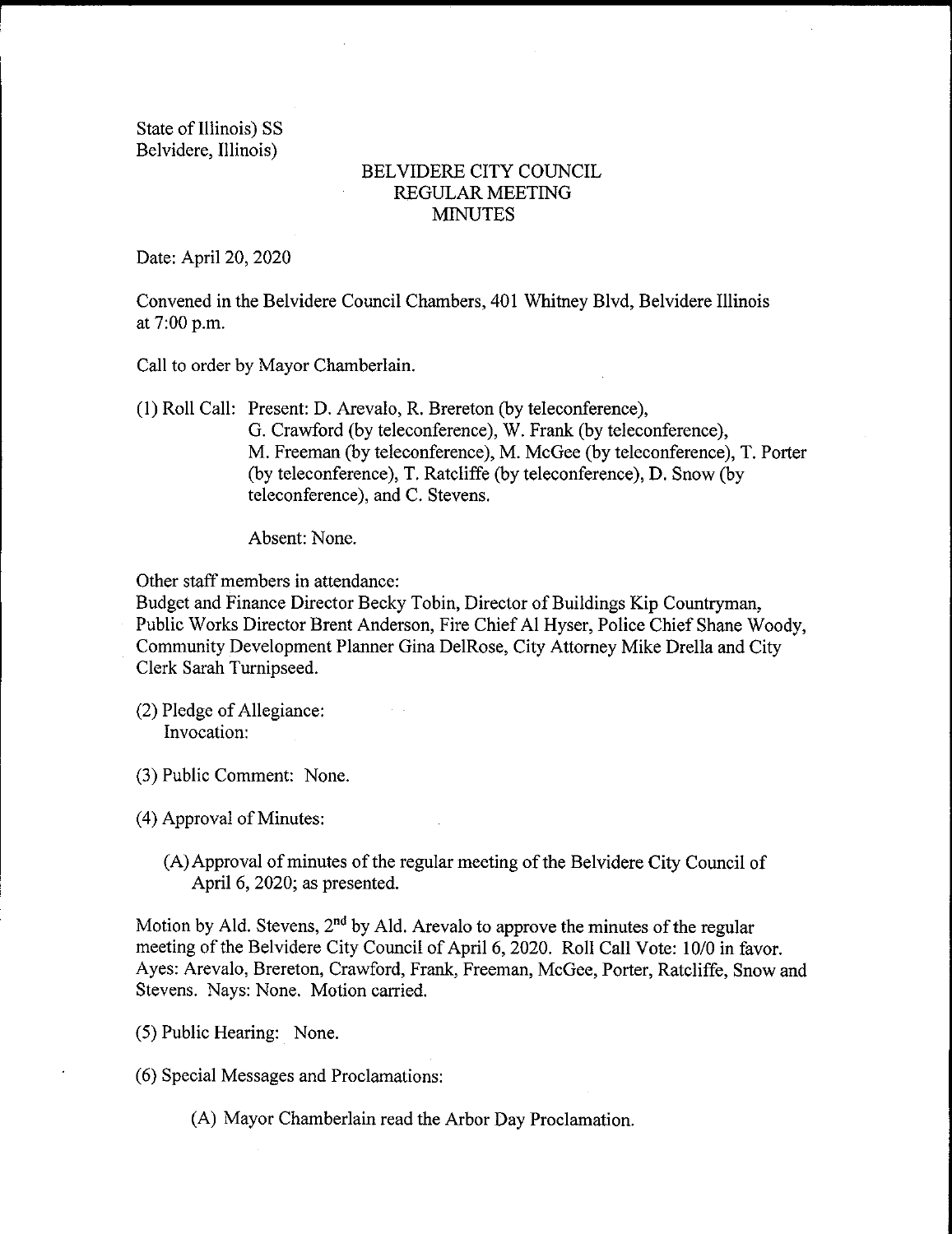7) Approval of Expenditures: General & Special Fund Expenditures: \$ 1, 586, 003. 47 Water & Sewer Fund Expenditures: \$765,438.94

Motion by Ald. Stevens, 2<sup>nd</sup> by Ald. Arevalo to approve the General & Special Fund Expenditures in the amount of  $$1,586,003.47$ . Roll Call Vote: 10/0 in favor. Ayes: Brereton, Crawford, Frank, Freeman, McGee, Porter, Ratcliffe, Snow, Stevens and Arevalo. Nays: None. Motion carried.

Motion by Ald. Stevens 2<sup>nd</sup> by Ald. Arevalo to approve the Water & Sewer Fund Expenditures in the amount of \$756, 438.94. Roll Call Vote: 10/0 in favor. Ayes: Crawford, Frank, Freeman, McGee, Porter, Ratcliffe, Snow, Stevens, Arevalo and Brereton. Nays: None. Motion carried.

8) Committee Reports and Minutes of City Officers:

- (A) Monthly Report of Belvidere Police Department Overtime for March 2020.
- B) Monthly Report of Belvidere Fire Department Overtime for March 2020.
- C) Monthly Report of Community Development Department/ Planning Department for March 2020.
- D) Monthly Report of Building Department Revenues, Residential Building Permits and Case Reports for March 2020.
- E) Monthly General Fund Report for March 2020.
- F) Monthly Water/ Sewer Fund Report March 2020.
- G) Monthly Treasurer Report for March 2020.

Let the record show these reports were placed on file.

H) Minutes of Committee of the Whole— Building, Planning and Zoning and Public Works of April 13, 2020.

Motion by Ald. Stevens, 2<sup>nd</sup> by Ald. Arevalo to approve the minutes of Committee of the Whole— Building, Planning and Zoning and Public Works of April 13, 2020. Roll Call Vote: 10/0 in favor. Ayes: Frank, Freeman, McGee, Porter, Ratcliffe, Snow, Stevens, Arevalo, Brereton and Crawford. Nays: None. Motion carried.

9) Unfinished Business:

(A) Ord.  $\#489H - 2^{nd}$  Reading: An Ordinance Amending Section 110-2, Exceptions, of the City of Belvidere Municipal Code.

Motion by Ald. Arevalo, 2<sup>nd</sup> by Ald. Stevens to pass Ord. #489H. Roll Call Vote: 10/0 in favor. Ayes: Freeman, McGee, Porter, Ratcliffe, Snow, Stevens, Arevalo, Brereton, Crawford and Frank. Nays: None. Motion carried.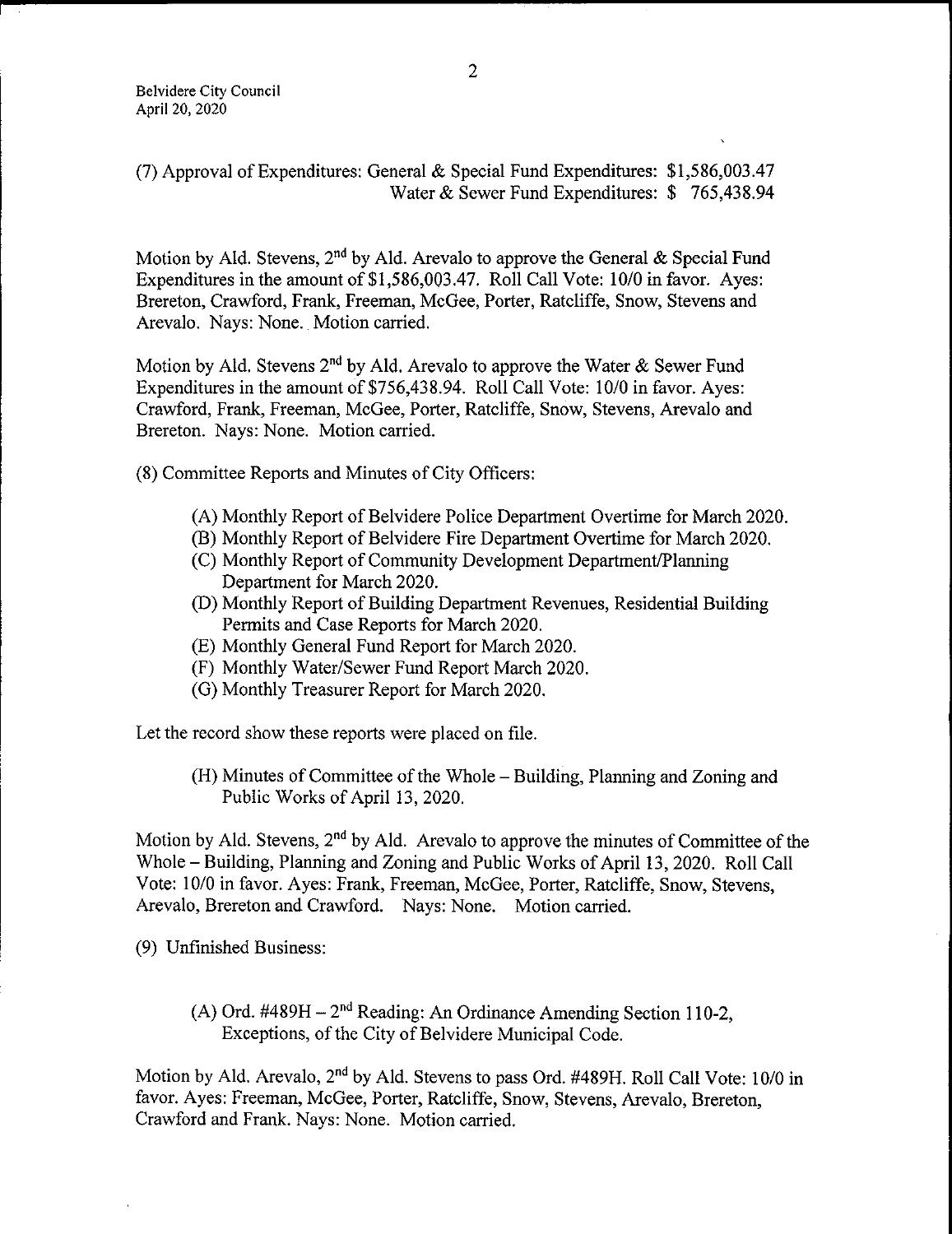## 10) New Business:

- (A) Ord. #490H  $-1<sup>st</sup>$  Reading: An Ordinance Amending Chapter 22, and Appendix A of the City of Belvidere Municipal Code.
- $(B)$  Ord. #491 H 1<sup>st</sup> Reading: An Ordinance Amending Appendix A, Fees, of the City of Belvidere Municipal Code.

Let the record show Ord. #490H and #491H placed on file for first reading.

 $(C)$  Res.#2107-2020 – A Resolution Directing the Planning Department to Publish the Zoning Map of the City of Belvidere.

Motion by Stevens, 2<sup>nd</sup> by Ald. Arevalo to adopt Res. #2107-2020. Roll Call Vote: 10/0 in favor. Ayes: McGee, Porter, Ratcliffe, Snow, Stevens, Arevalo, Brereton, Crawford, Frank and Freeman. Nays: None. Motion carried.

 $(D)$  Res. #2113-2020 – A Resolution for Maintenance Under the Illinois Highway Code.

Motion by Ald. Arevalo,  $2<sup>nd</sup>$  by Ald. Stevens to adopt Res.  $#2113-2020$ . Roll Call Vote: 10/0 in favor. Ayes: Porter, Ratcliffe, Snow, Stevens, Arevalo, Brereton, Crawford, Frank, Freeman and McGee. Nays: None. Motion carried.

E) Request by Ald. Porter to reconsider Motion to approve the proposal from Arc Design Resources, in an amount not-to-exceed \$50,000.00, to complete the Phase 2 Design Engineering for the Logan Avenue Rehabilitation Project. This work will be paid for from the proceeds of the local motor fuel tax.

Motion by Ald. Porter,  $2<sup>nd</sup>$  by Ald. Brereton to reconsider Motion to approve the proposal from Arc Design Resources, in an amount not-to-exceed \$50,000.00, to complete the Phase <sup>2</sup> Design Engineering for the Logan Avenue Rehabilitation Project. This work will be paid for from the proceeds of the local motor fuel tax. Roll Call Vote: 6/10 in favor. Ayes: Stevens, Brereton, Frank, Freeman, McGee and Porter. Nays: Ratcliffe, Snow, Arevalo and Crawford. Motion carried.

Motions forwarded from Committee of the Whole— Building, Planning and Zoning and Public Works of April 13, 2020.

- A) Motion to approve the Special Use Extension Request for 982 Belvidere Road. Roll Call Vote 10/0 in favor. Ayes: Snow, Stevens, Arevalo, Brereton, Crawford, Frank, Freeman, McGee, Porter and Ratcliffe. Nays: None. Motion carried.
- B) Motion to approve the Special Use Extension Request for 1550 Pearl Street. Roll Call Vote 10/0 in favor. Ayes: Stevens, Arevalo, Brereton, Crawford,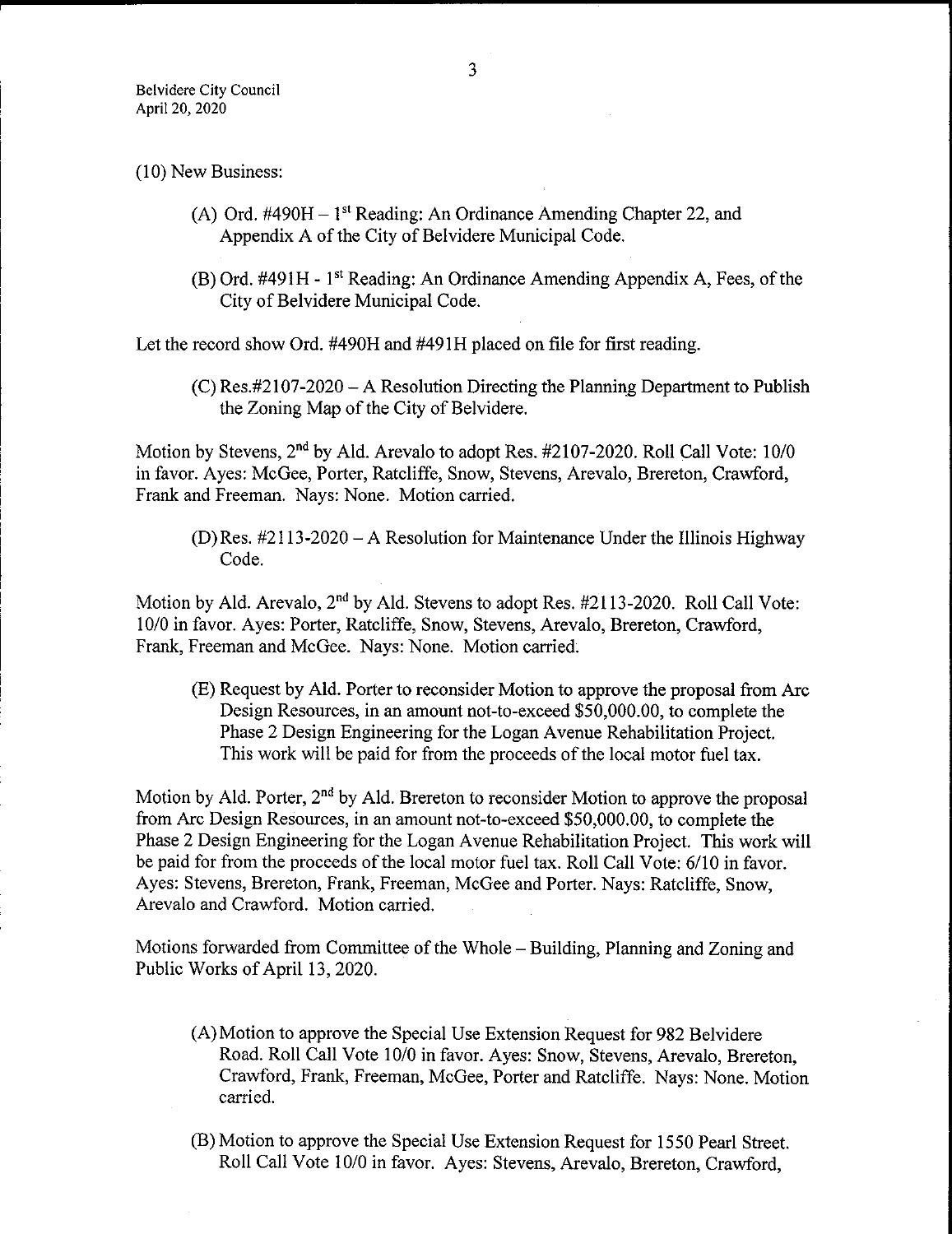Frank, Freeman, McGee, Porter, Ratcliffe and Snow. Nays: None. Motion carried.

- C) Motion to approve the Special Use Extension Request for 300 SouthMain Street. Roll Call Vote: 10/0 in favor. Ayes: Arevalo, Brereton, Crawford, Frank, Freeman, McGee, Porter, Ratcliffe, Snow and Stevens. Nays: None. Motion carried.
- D) Motion to approve the Special Use Extension Request for the Car Wash near Speedway Convenience Store/ Gas Station. Roll Call Vote: 10/0 in favor. Ayes: Brereton, Crawford, Frank, Freeman, McGee, Porter, Ratcliffe, Snow, Stevens and Arevalo. Nays: None. Motion carried.
- $E$ ) Motion to approve the work order from Baxter & Woodman, in the amount not-to-exceed \$9,700.00, for the WWTP Pretreatment Program—Industrial Users Review. Roll Call Vote: 10/0 in favor. Ayes: Crawford, Frank, Freeman, McGee, Porter, Ratcliffe, Snow, Stevens, Arevalo and Brereton. Nays: None. Motion carried.
- $(F)$  Motion to approve the work order from Baxter & Woodman, in the amount not-to-exceed \$5,500.00, for assisting WWTP staff in completing the 2019 Annual Pretreatment Report with submittal to USEPA Region 5 and IEPA. This work will be paid for from Line Item#61-5-820-6190. Roll Call Vote: 10/0 in favor. Ayes: Frank, Freeman, McGee, Porter, Ratcliffe, Snow, Stevens, Arevalo, Brereton and Crawford. Nays: None. Motion carried.
- $(G)$  Motion to approve of Change Order #2 from Stenstrom Excavation and Blacktop Group, in the amount of \$48,305.00 for Wycliffe Lift Station Upgrade project. This work will be paid for from Sewer Connection Fees #0510. Roll Call Vote: 10/0 in favor. Ayes: Freeman, McGee, Porter, Ratcliffe, Snow, Stevens, Arevalo, Brereton, Crawford and Frank. Nays: None. Motion carried.

H) Item removed from agenda.

- I) Motion to approve the 2020 Outdoor Warning Siren System annual preventive maintenance agreement with Braniff Communications in the amount of \$5,400.00. This cost will be paid for from Line Item  $\#01-5-240-7900$ . Roll Call Vote: 10/0 in favor. Ayes: McGee, Porter, Ratcliffe, Snow, Stevens, Arevalo, Brereton, Crawford, Frank and Freeman. Nays: None. Motion carried.
- J) Motion to limit public comment to written comment at any public meeting which will be read into the record during the public comment portion of the meeting. Any such written public comment must be received by the City Clerk no later than 4:30 p.m. the day of the public meeting. The Clerk shall provide an email address for purposes of receiving public comment and post